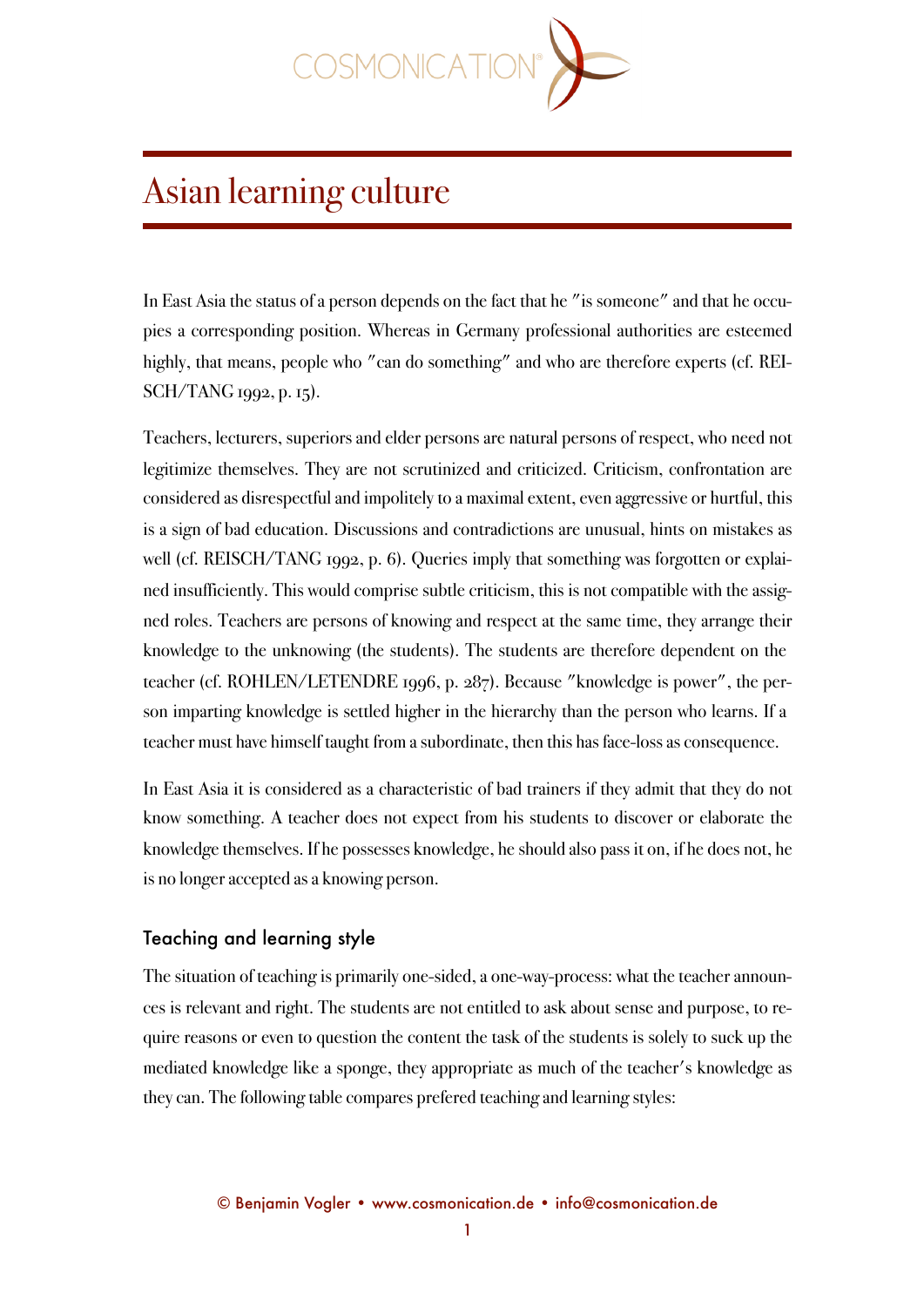| <b>Germany (Western countries)</b> | (East) Asia                                          |
|------------------------------------|------------------------------------------------------|
| Techniques of independent learning | Techniques of memorizing                             |
| Team work                          | Lecture, report, presentation                        |
| Combination of theory and practice | Thorough theoretical knowledge                       |
| Discourse / controversy            | Receptive: teacher explains, students sum-<br>marize |
| Discussion (polarization)          | Integration of different opinions                    |
| Analysis of objects, texts         | The correct usage and handling                       |
| Making comparisons                 | Understanding, interpretation                        |
| Experimenting                      | Practising                                           |
| Detecting problems                 | Techniques of adaptation                             |
| Work-sharing                       | Cooperation                                          |
| Criticizing                        | Imitating                                            |
| Transformation                     | Reproduction                                         |
| Learning is thinking               | Learn first – think then                             |
| Learning by doing                  | Acquiring knowledge                                  |
| Relevance for practice             | <b>Educational ideal</b>                             |
| Acquiring                          | Imparting, conveying                                 |
| <b>Active / Expertise</b>          | <b>Receptive / Education</b>                         |

#### (cf. REISCH/TANG 1992, p. 12)

It is probably exaggerated to claim that the teaching process is more affected that its content, but this much is certain that the classes aim altogether at a receptive learning style, at the mediation of knowledge and at the support of reproductive abilities. The participants are accustomed to receptive learning. Repetitions are one of the characteristics of the teaching process and used regularly without the statement's content varying. Asian students learn by repeated practise rather than by explanation (cf. LEESTMA/WALBERG 1992, p. 244). This learning style can be very strenuous and demands an intense effort, but Asian students are used to this kind of learning. They are aware that knowledge leads to success and social prestige ultimately. Besides, active participation is not common and the demand for it would provoke astonishment. In addition, students are insecure and afraid of saying something wrong. This would be a disgrace in front of the class and lead to face-loss, this time with the student.

Theoretical education is consequently dominant and as a matter of priority opposite the practice - practitioners enjoy essentially less prestige. In Asian schools therefore students learn that extensive knowledge is the most essential.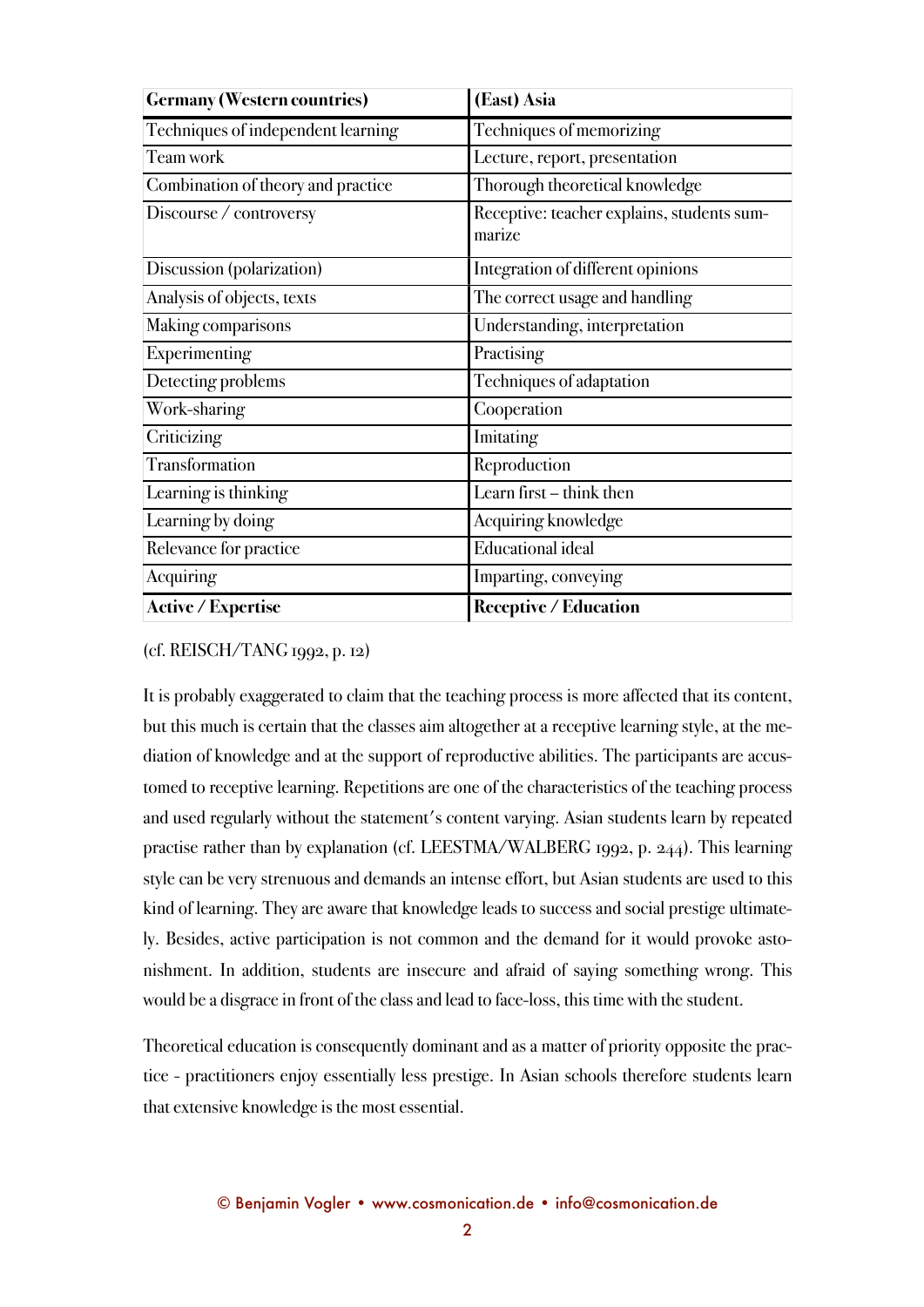## Relationship between teacher and student

The following table compares behaviour mainly encouraged in Western and Asian societies. The different relationship between Asian teachers and students is obvious.

| <b>Germany (Western countries)</b>          | (East) Asia                      |
|---------------------------------------------|----------------------------------|
| Articulation of needs (open, direct)        | Control needs / emotions         |
| Insight, comprehending somebody's train of  | Accepting, obeying               |
| thought                                     |                                  |
| Asserting oneself against somebody          | Integrating oneself              |
| Insisting on one's right                    | Fulfilling one's duties          |
| Independence                                | Competence                       |
| Self-responsibility                         | Responsibility for others        |
| Forming an individual opinion               | Accepting differences in opinion |
| Dealing with conflicts                      | Avoiding conflicts, tolerating   |
| Breaking something down into parts, experi- | Practising                       |
| menting, analyzing                          |                                  |
| Treating others as equals                   | Treat others with respect        |
| Having a critical look at something         | Searching for common ground      |
| Deductive logic                             | Inductive logic                  |
| Elaborating                                 | Reproducing                      |
| Reducing, focusing                          | Adding, integrating              |
| Either-or                                   | As well-as                       |
| Originality                                 | Adaptability                     |
| Justifying, arguing                         | Listening, understanding         |
| Being better that others                    | Being an example for others      |
| Active, independent learning                | Receptive, accepting learning    |

#### (cf. REISCH/TANG, p.11)

Respect is given by students towards a teacher not only during working hours, but also outside the work place. The relationship of teachers and students does not finish after school but also applies in the private contact, but personal contact with the students is re-garded as unusual.

Despite formal distance and respect in the contact together, careful interest and worry are significant for the harmony and the learning process. Formal harmony in learning situations is maintained at all times. Teachers would not point out the students' mistakes, because this could follow already mentioned face-loss. The meaning of harmony is very important, especially in the Japanese society (cf. SCHUBERT 1992, p. 123-128). Uppermost principle is the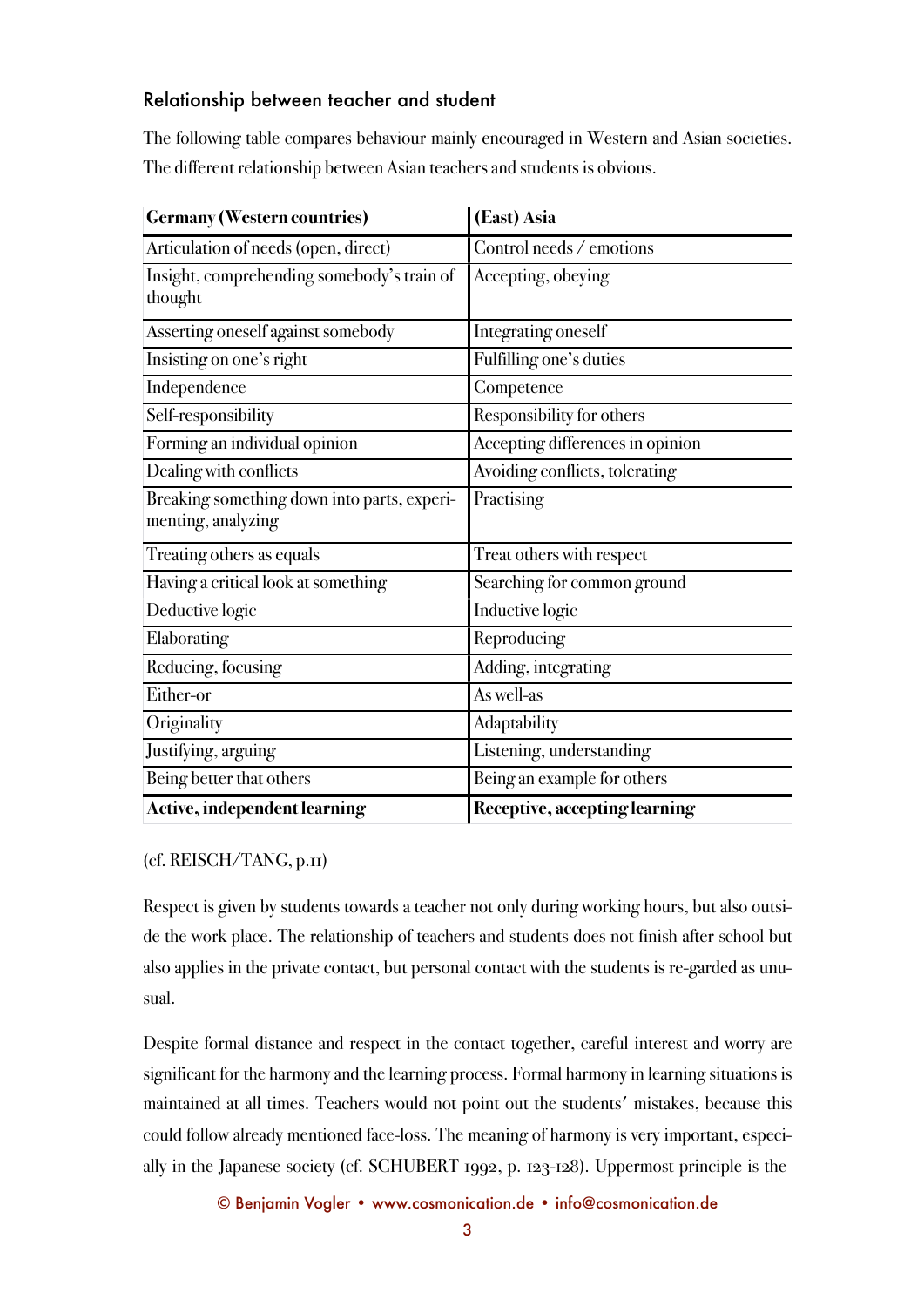avoidance of confrontation and this is imparted since early childhood. Homogeneity of social order is stressed extremely in Asia.

### Conclusion

Teachers in East Asian countries are highly respected. His or her social status can be compared with the prestige teachers used to have in Western societies in former times. The reasons that contribute to this remarkable status are various.

Confucianism and Buddhism are nearly omnipresent in East Asian cultures and deeply rooted in the individual life of every member of society. From a child, Asians are faced with the prevailing rules and duties which are passed on by parents and teachers enduringly. Very early children learn about the importance of avoiding confrontation and of respecting authorities. Asian societies are considered to be vertical and hierarchy plays a weighty role which is often underestimated by Westerners. Opposition and contradiction are not exercised directly to a reputable authority like teachers, trainers and educators. Teachers derive their high social status from the fact that they are the ones who impart knowledge to persons who are ignorant and "not knowing". Even if teachers are not paid as their position in society would imply it, being a teacher is a popular profession in Asian countries. Reasons like lifelong job-security or social prestige see to it.

But it would be naive to claim that the schooling situation is that unscrupulous and perfect without any critizism. For example, in Japan, the flood of entrance examinations and tests to be passed to attend a reputable high school or university is criticized not only by Westerners but also by students, parents and even teachers in Japan. The Japanese "examination hell" is more and more scrutinized closely and sometimes even declared as "test fetishism" (cf. DE-CKE-CORNILL 1996, p. 107). Japanese government thinks about reforms in the educational system, for example more liberty in terms of creativity or modifications of the curriculum. This also happens against the background of forming more creative individuals to remain competitive in the international market (computer science, software engineering etc.) (cf. BPB 1997, p. 26).

In some fields, the teacher's authority is not as unimpeachable as it used to be and the students' behaviour shows tendencies of violence and offences in school, especially among students themselves. But compared with the difficult situation in Western countries, this development could be regarded as relatively insignificant. As far as the teacher's status in Asia is concerned, it should be pointed to the fact that even if his absolute authority might have changed over the last years, the famous phrases "Knowledge Is Power" is still relevant.